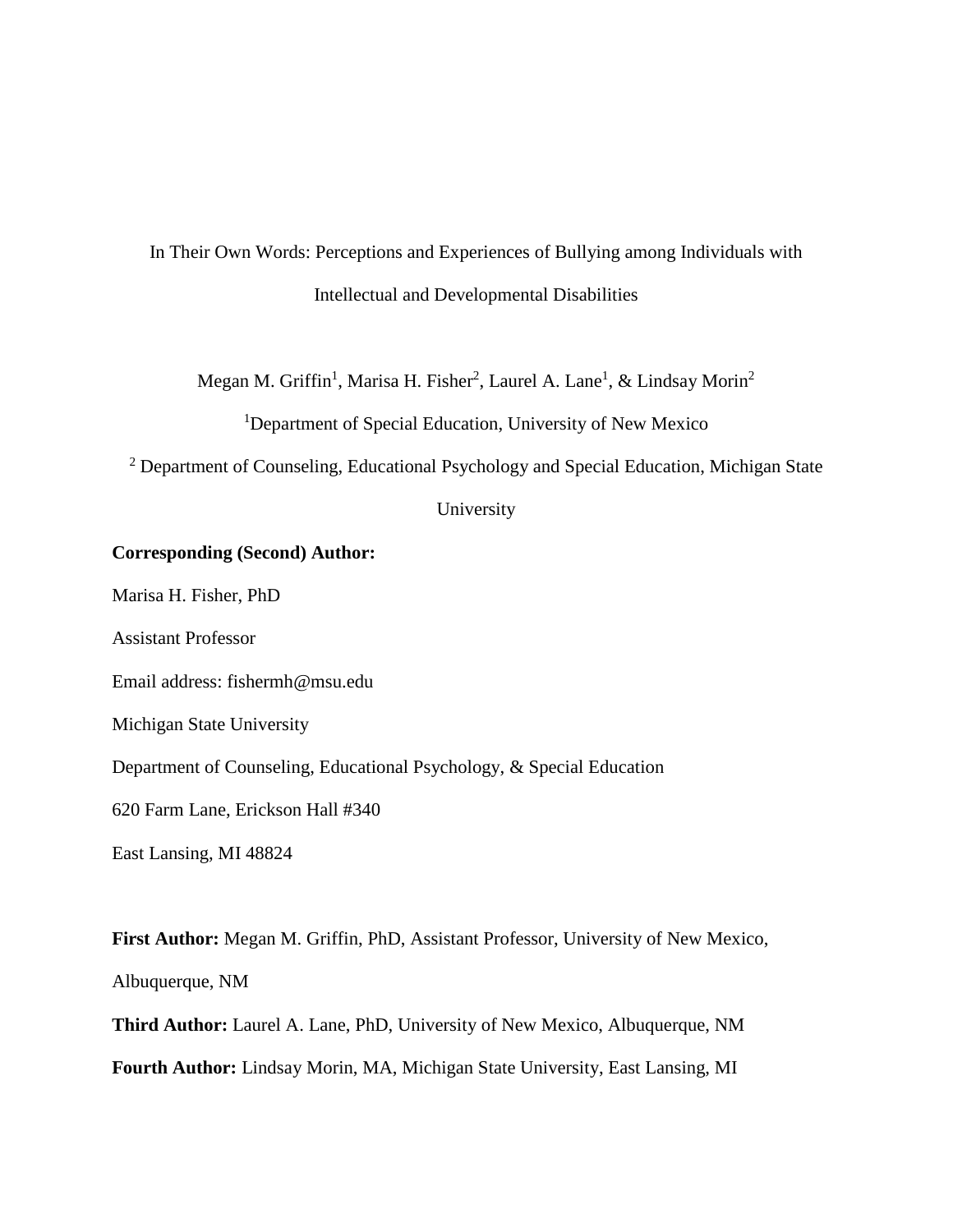## Abstract

Despite the high incidence of bullying among individuals with intellectual and developmental disabilities (IDD), little research has been conducted with people with IDD as participants reporting their own perceptions and experiences of bullying. To address this shortcoming, we interviewed 18 adults with IDD regarding these issues. Four major themes emerged from our qualitative analysis of the transcribed interviews: (a) bullying is hurtful, (b) why people bully, (c) bullying takes many forms, and (d) bullying can happen anywhere. Though participants' definitions of bullying and explanations for why people bully aligned well with traditional understandings, several reported incidents of bullying were discrepant from the traditional definition, including incidents of abuse and rude behavior. Implications for future research and practice are discussed.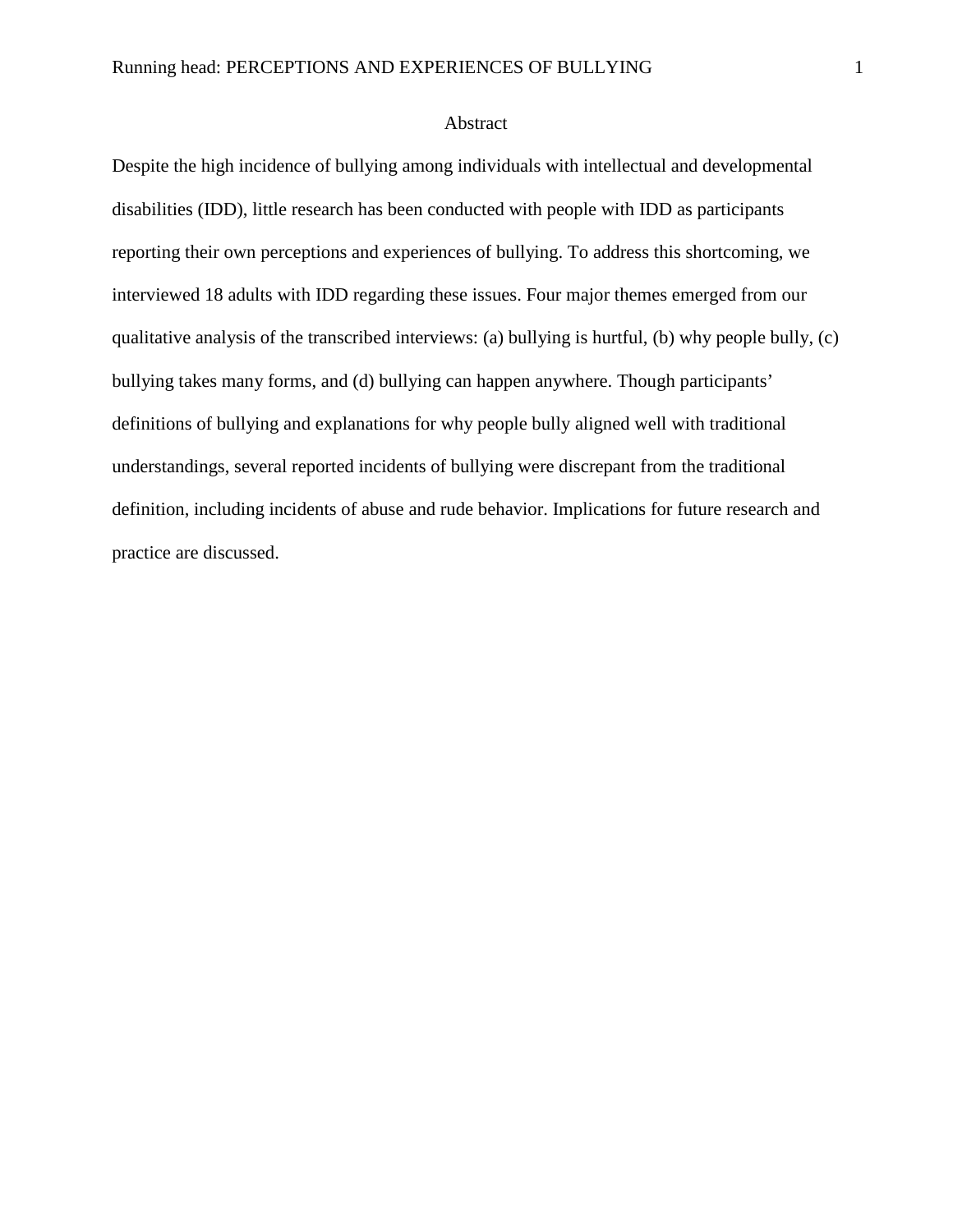In Their Own Words: Perceptions and Experiences of Bullying among Individuals with Intellectual and Developmental Disabilities

Bullying has been defined as undesired aggressive behavior perpetrated by a peer involving a real or perceived imbalance of power, and is likely to be repeated over time (Gladden, Vivolo-Kantor, Hamburger, & Lumpkin, 2014). According to Gladden et al., the four subtypes are verbal bullying, physical bullying, relational bullying, and damage to property. Verbal bullying includes aggressive communications, such as teasing, name-calling, and threats. Physical bullying refers to acts of physical aggression (e.g., hitting, kicking). Relational bullying encompasses acts meant to isolate the victim (e.g., excluding the victim from a group, harming the victim's reputation). Finally, damage to property includes actions designed to harm the victim, such as taking an item and refusing to give it back, or destroying the victim's property.

Individuals with disabilities experience higher rates of bullying than typically developing individuals (Rose, Monda-Amaya, & Espelage, 2011). Further, among individuals with disabilities, those with intellectual disability are at greatest risk of being victimized by bullies (Sterzing, Shattuck, Narendorf, Wagner & Cooper, 2012). This increased risk is likely a result of impairments in adaptive behavior that might include gullibility, unawareness of risk, or poor judgment (Edwards & Greenspan, 2010), as well as other impairments in functioning or differences in physical appearance (Fisher, Moskowitz, & Hodapp, 2012). This increased risk of victimization also puts individuals with IDD at greater risk of experiencing common negative effects of bullying, such as anxiety, depression, and low self-esteem that are so prevalent among typically developing victims of bullying (Cook, Williams, Guerra, Kim, & Sadek, 2010; Swearer, Espelage, Vaillancourt, & Hymel, 2010), and those with disabilities who have been victimized by bullies (Cappadocia, Weiss, & Pepler, 2012).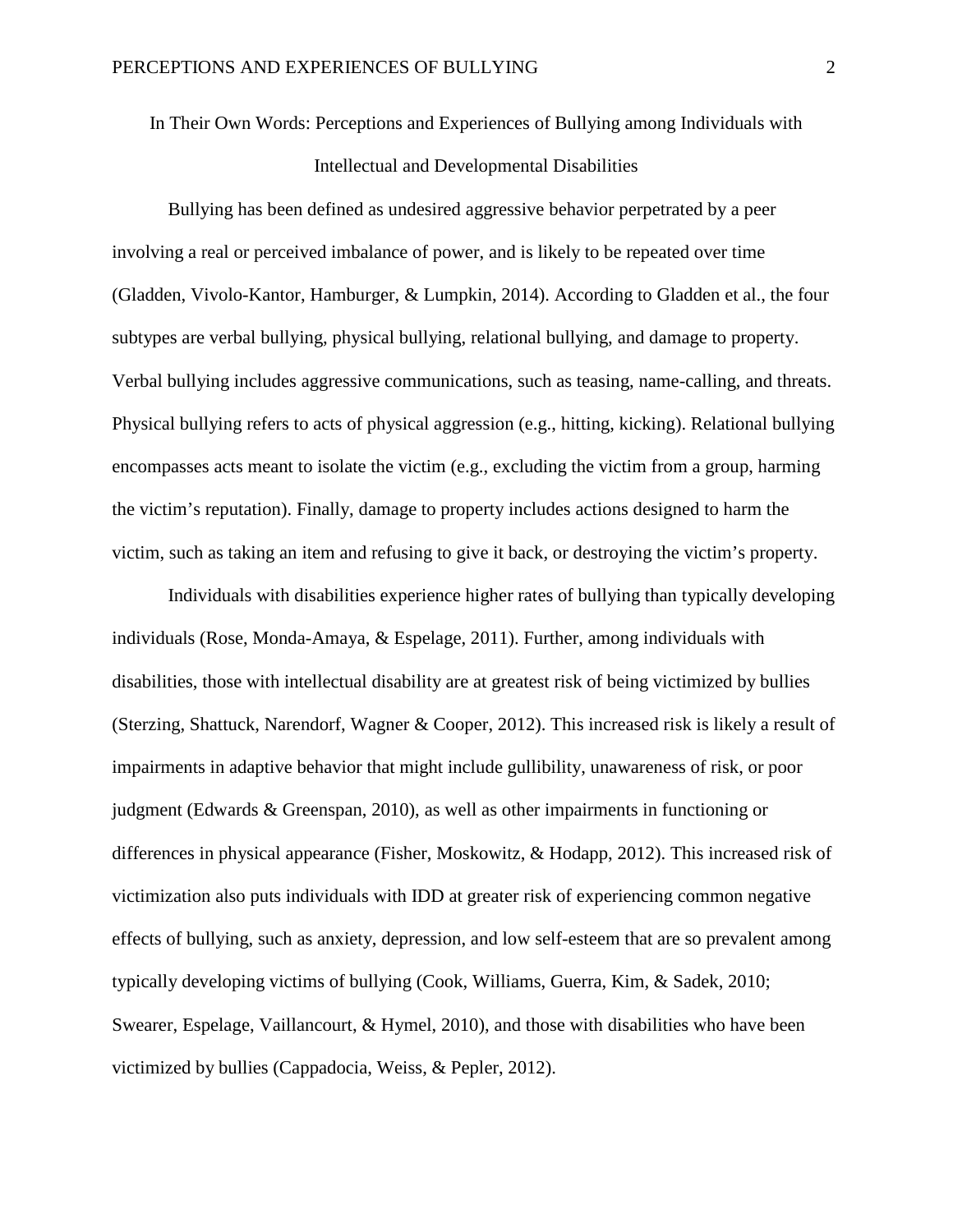Despite the high incidence of bullying among individuals with IDD, little research has been conducted with people with IDD as participants reporting their own perceptions and experiences of bullying. Documenting the firsthand accounts and perspectives of bullying victims not only privileges their perspectives as valued, but also can inform the development of more effective interventions to address this pervasive problem (Mishna, 2004). Qualitative research methods are particularly suited to eliciting the perspectives of individuals with IDD on their bullying experiences for several reasons. First, such an approach complements the largely quantitative research that has been conducted in the bullying literature (Mishna, 2004). Second, interviews allow for a richer understanding of the subjective experiences of individuals (Finlay & Lyons, 2000), particularly in relation to complex social and psychological experiences associated with bullying. Finally, interviews are suited to exploratory research questions for which well-validated quantitative measures have not yet been developed.

Though a few studies on bullying have included interviews with participants with IDD (e.g., Christensen et al., 2012; Zeedyk, Rodriguez, Tipton, Baker, & Blacher, 2014), to our knowledge only one other study has used qualitative methods to investigate the perspectives of individuals with IDD about this impactful issue. Fisher, Lough, Griffin, and Lane (2017) interviewed individuals with Williams syndrome about their experiences of bullying, revealing multiple themes. Participants described bullying and bullies, and reported experiencing multiple types of bullying. Interestingly, participants responded to bullying with various forms of selfadvocacy, rather than with self-blame or desire for revenge, as has been described by individuals with autism spectrum disorder (Fisher & Taylor, 2016). Building on this work, the current study sought to answer the following research questions: What are the perceptions of bullying among individuals with IDD, and what do they report about their own experiences of bullying?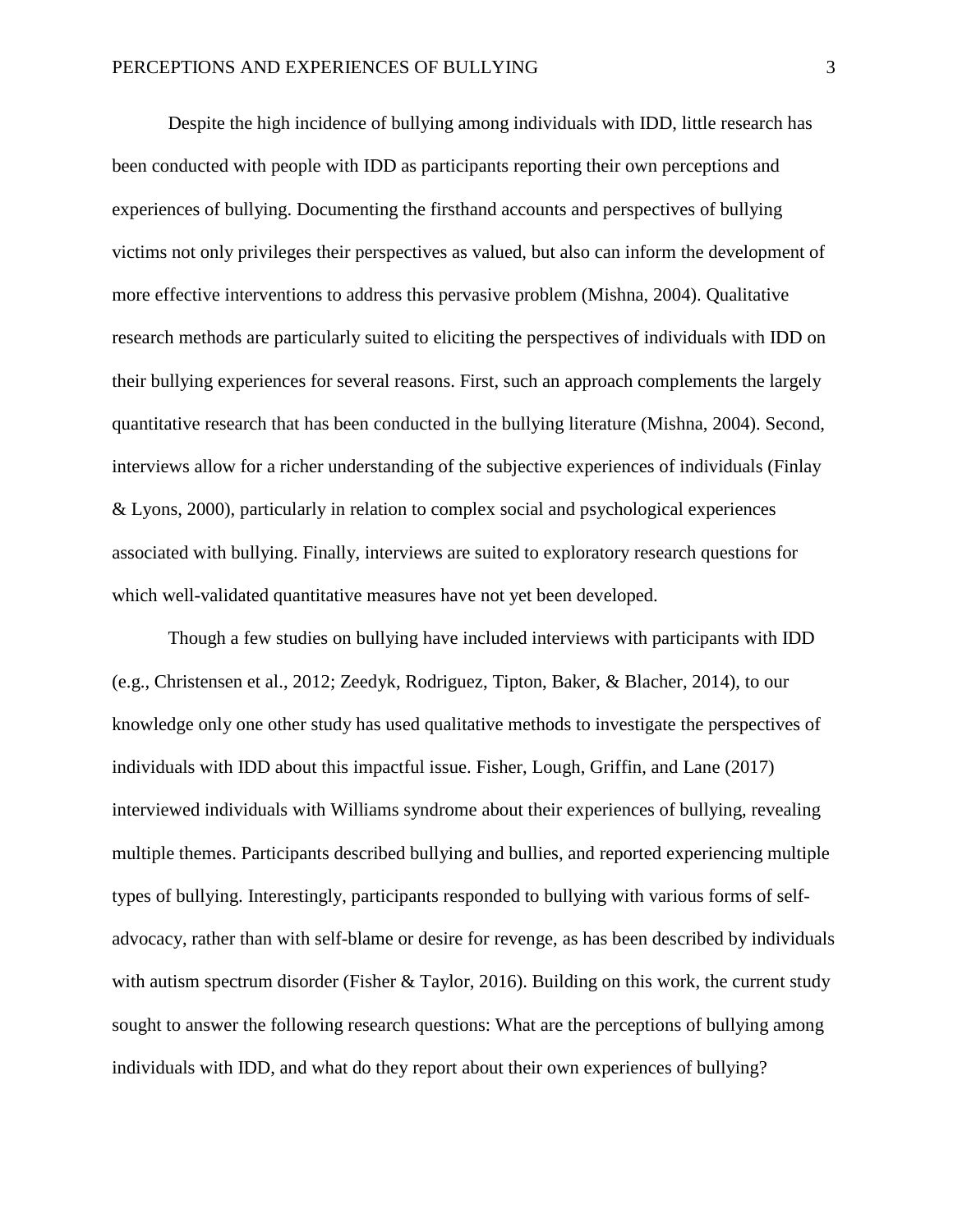## **Method**

## **Participants**

We utilized purposeful sampling in order to study the perspectives of individuals who could serve as "information-rich cases" that "yield data on major study questions" (Patton, 1999, p. 1197). Specifically, participants were recruited through a non-profit that provides services for individuals with IDD (e.g., employment services; services for those living independently, with their families, with support, and in Intermediate Care Facilities). Settings in which participants received services were on a spectrum of segregated to fully inclusive. All participants received services through the non-profit, and had a variety of conditions (e.g., autism spectrum disorder, cerebral palsy, Down syndrome, intellectual disability). Participants included 18 adults (50% female) aged 18-63 ( $M = 43$  years), with four participants not disclosing their ages.

## **Procedures**

Upon receiving Institutional Review Board approval, research team members explained the study to clients with IDD and staff at the non-profit, and answered their questions. Then, a researcher met individually with interested individuals with IDD in a private setting to further explain participation in the study and ensure that prospective participants met the inclusion criteria. Inclusion criteria were that participants must (a) be 18 years or older, (b) have IDD, and (c) have receptive and expressive language skills in English sufficient to provide informed consent and respond to interview questions; all interested individuals met the inclusion criteria.

The informed consent process involved a researcher reviewing the study procedures with prospective participants, and asking them to answer questions to verify that they understood their rights as research participants that had been described (e.g., Do you have to answer the [interview] questions?). All participants demonstrated their understanding through their answers,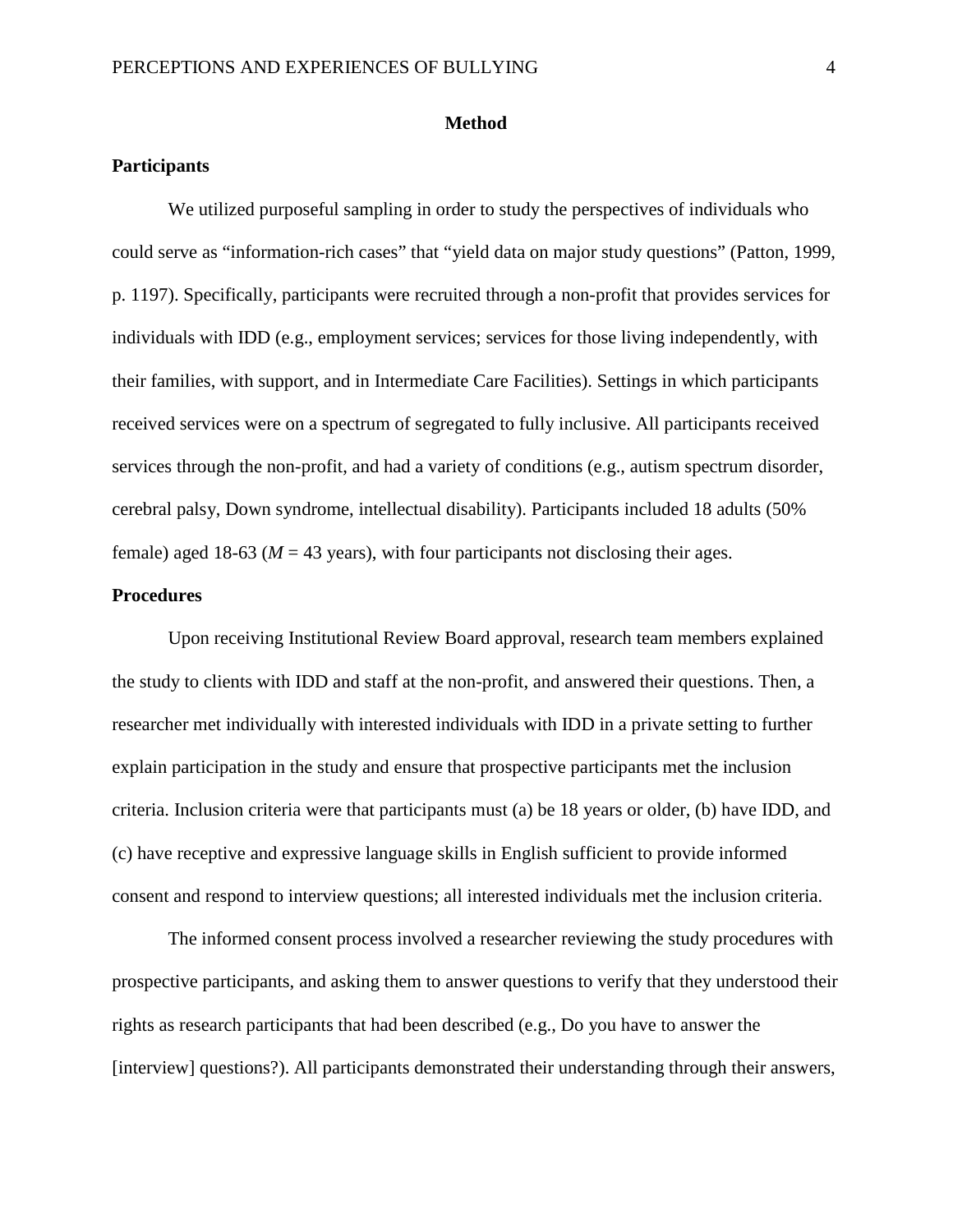and provided informed consent or assent. For those with a legal guardian (n=8), the researchers contacted the guardian to explain the study; all guardians provided their informed consent.

**Data collection.** A researcher interviewed participants individually in a private setting using a semi-structured interview protocol based on questions developed by Gamliel, Hoover, Daughtry, and Imbra (2003). The researchers revised these questions and added further questions based on their experience with individuals with IDD, the bullying literature, and recommendations for interviewing individuals with IDD. For example, a point of revision from Gamliel et al.'s protocol was that the research team decided not to provide a definition of bullying during the interview, and instead added questions about participants' understanding of bullying (e.g., What does it mean to be bullied?), as that addressed a critical aspect of our research question. The researchers also adapted interview questions to be understandable and to avoid methodological challenges of interviewing participants with IDD that have been documented in the literature (e.g., acquiescence bias, social desirability bias; Finlay & Lyons, 2000; Perry, 2004). The protocol was used in a related study; for protocol, see Fisher et al., 2017.

The protocol began with rapport-building questions about school or work experiences, preferences for free time, and friendships. Next, participants were asked open-ended questions about what bullying is, in order to ascertain their understanding of bullying prior to asking questions about specific types of bullying or their own past or present experiences with bullying. The protocol then included a series of questions about different types of bullying. Initial questions were general (e.g., Has anyone ever teased you at [school or work]?), followed by specific probes (e.g., Has anyone ever teased you about the way you look?).

As a semi-structured protocol, the number of questions posed was not standard, but depended upon a participant's responses. For example, if a participant answered negatively to a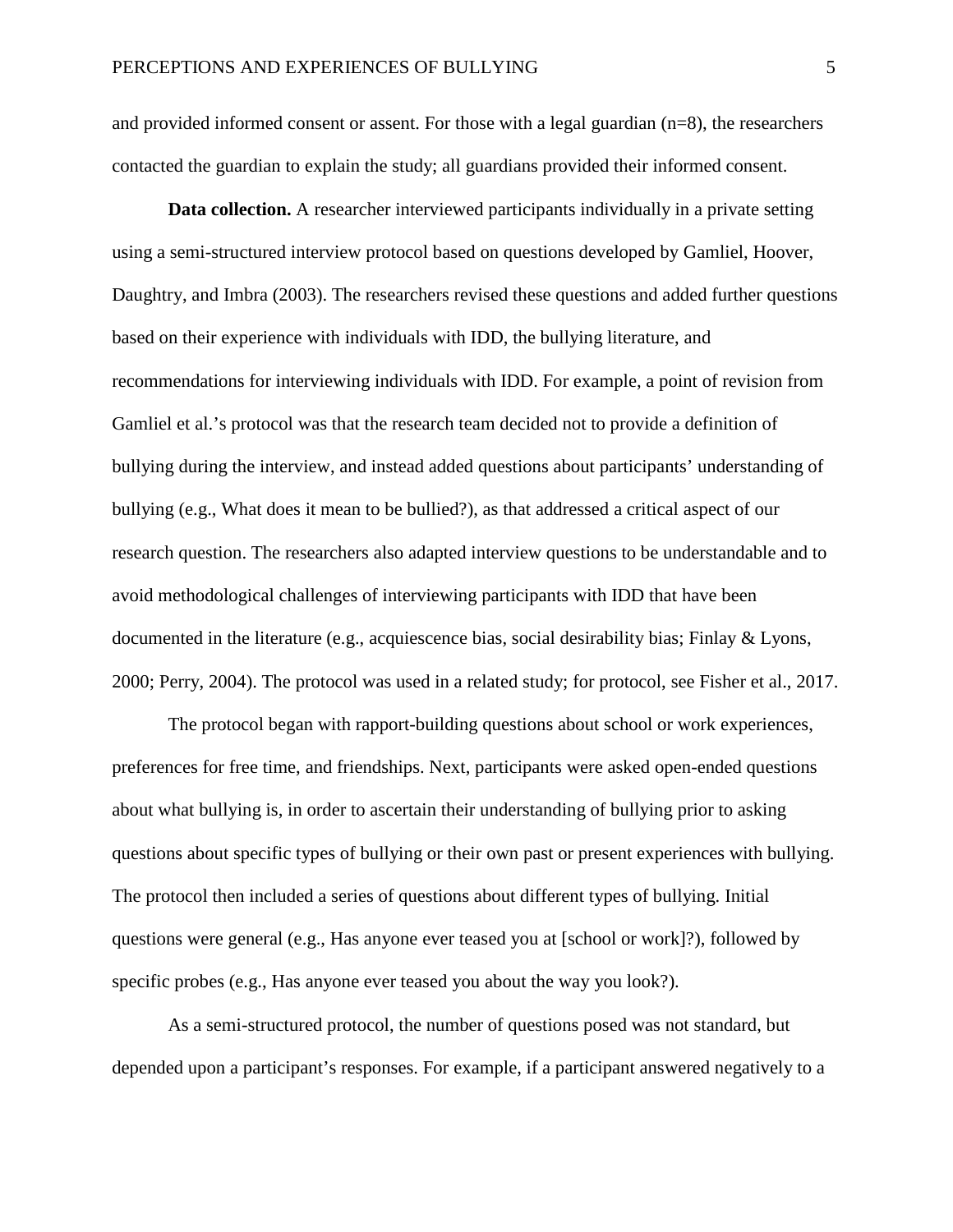certain question, then follow-up questions were not asked; conversely, if a participant answered affirmatively or provided information that warranted follow-up, then more questions were asked. However, the protocol included 12 overarching questions posed to all participants. Interviews were recorded, transcribed, and uploaded to a qualitative data analysis program. On average, interviews were 29 minutes in duration.

**Data analysis.** The research team used an inductive approach to data analysis (Thomas, 2006). The first author read all transcripts and created an initial coding framework. The first author then met with the team to receive feedback and refine the framework. The team used the initial coding framework to iteratively code transcripts and met regularly to review these. Specifically, team members individually coded one or two transcripts within the qualitative analysis software, and reviewed the transcripts coded by other team members. In addition to applying codes to the transcripts, team members noted their questions regarding specific excerpts and the appropriate codes to use. The team met regularly to review coded transcripts and discuss questions about how to code an excerpt; discussion generated revisions to the coding (e.g., combining codes, adding new codes, and deleting or refining existing codes).

After the transcripts were coded, the first author reviewed all coded transcripts again, and identified broad themes representing codes that described a group of similar ideas (LeCompte  $\&$ Schensul, 1999). The first author presented these to the research team members and a peer debriefer, who provided feedback and agreed that thematic saturation had been achieved. Further analysis was conducted after receiving feedback on a prior draft manuscript, with research team members revisiting the themes and ultimately coming to consensus. This triangulation among research team members strengthens the quality and credibility of the findings (Patton, 1999), and helps to ensure that saturation has been adequately achieved (Fusch & Ness, 2015).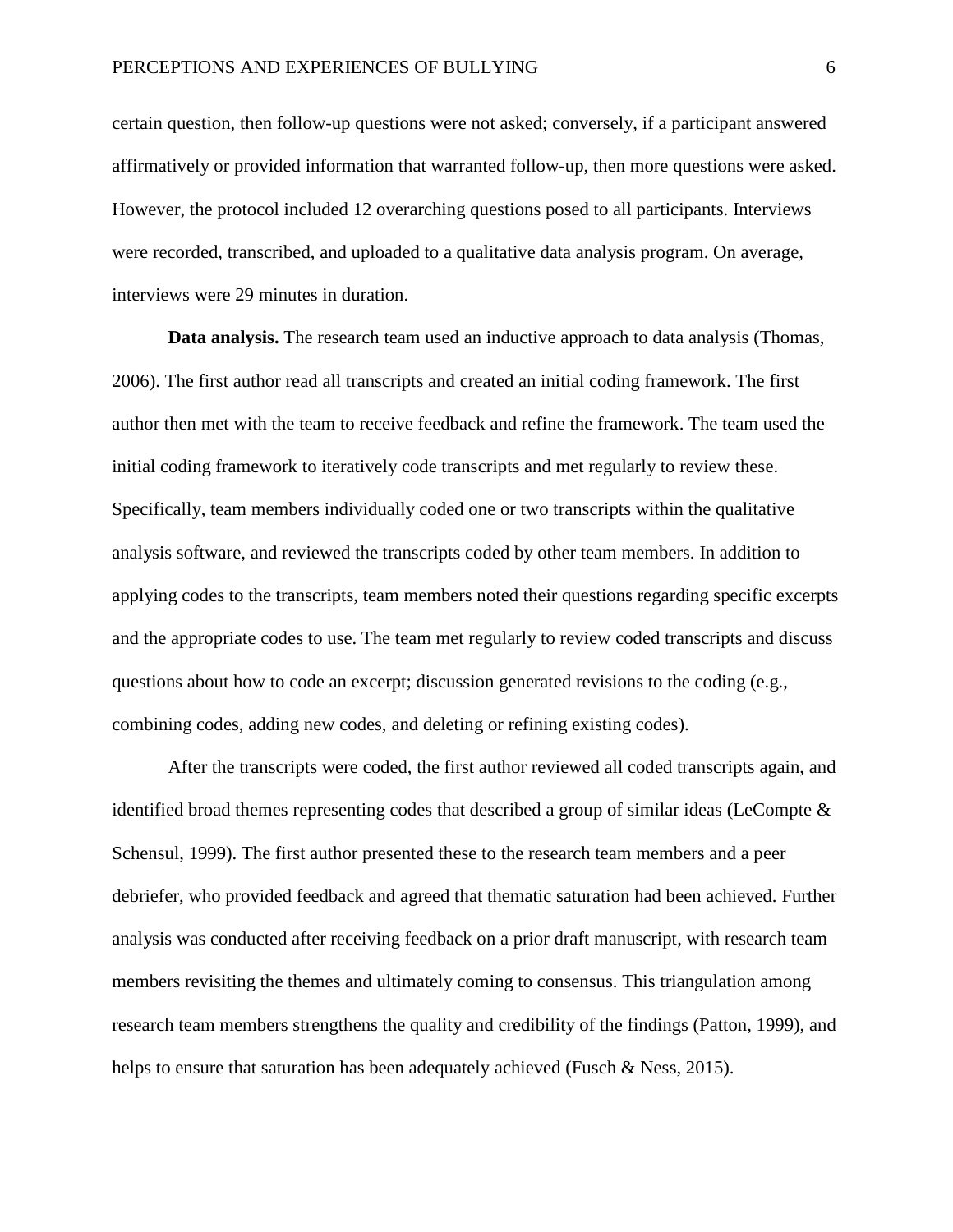#### **Results**

Four themes emerged from our analysis: (a) bullying is hurtful, (b) why people bully, (c) bullying takes many forms, and (d) bullying can happen anywhere. Two themes were divided into subthemes; for themes, subthemes, and representative quotations, see Table 1.

## **Bullying is Hurtful**

In discussing what bullying is, participants offered both general definitions and specific examples of incidents that they considered to be bullying, all of which fell under the umbrella theme *bullying is hurtful*. Most participants' answers about the definition of bullying described actions that a bully might take that would hurt the victim, either physically or emotionally. One participant explained his understanding, thus: "[A bully] would be someone that's not being kind to the person or not thinking of their feelings. It means they don't care" (male, age 63). When defining bullying, many respondents gave general examples of bullying, with most falling into the categories of verbal bullying (e.g., name-calling, teasing), or physical bullying (e.g., pushing, throwing spitballs). For example, one participant said, "[Bullies] can pick on people, trip people" (male, age 18). In addition, a few participants described examples of relational bullying (e.g., being left out of a group) in their responses.

#### **Why People Bully**

In discussing what bullying is and their own experiences of bullying, some participants provided explanations about *why* people engage in bullying. Within this theme, two subthemes emerged: (a) bullies have challenges, and (b) bullies focus on differences.

**Bullies have challenges.** Several participants characterized bullies as individuals who struggled with challenges in their own lives that then caused them to engage in bullying behavior. For example, a few participants explained that they thought bullying was a result of the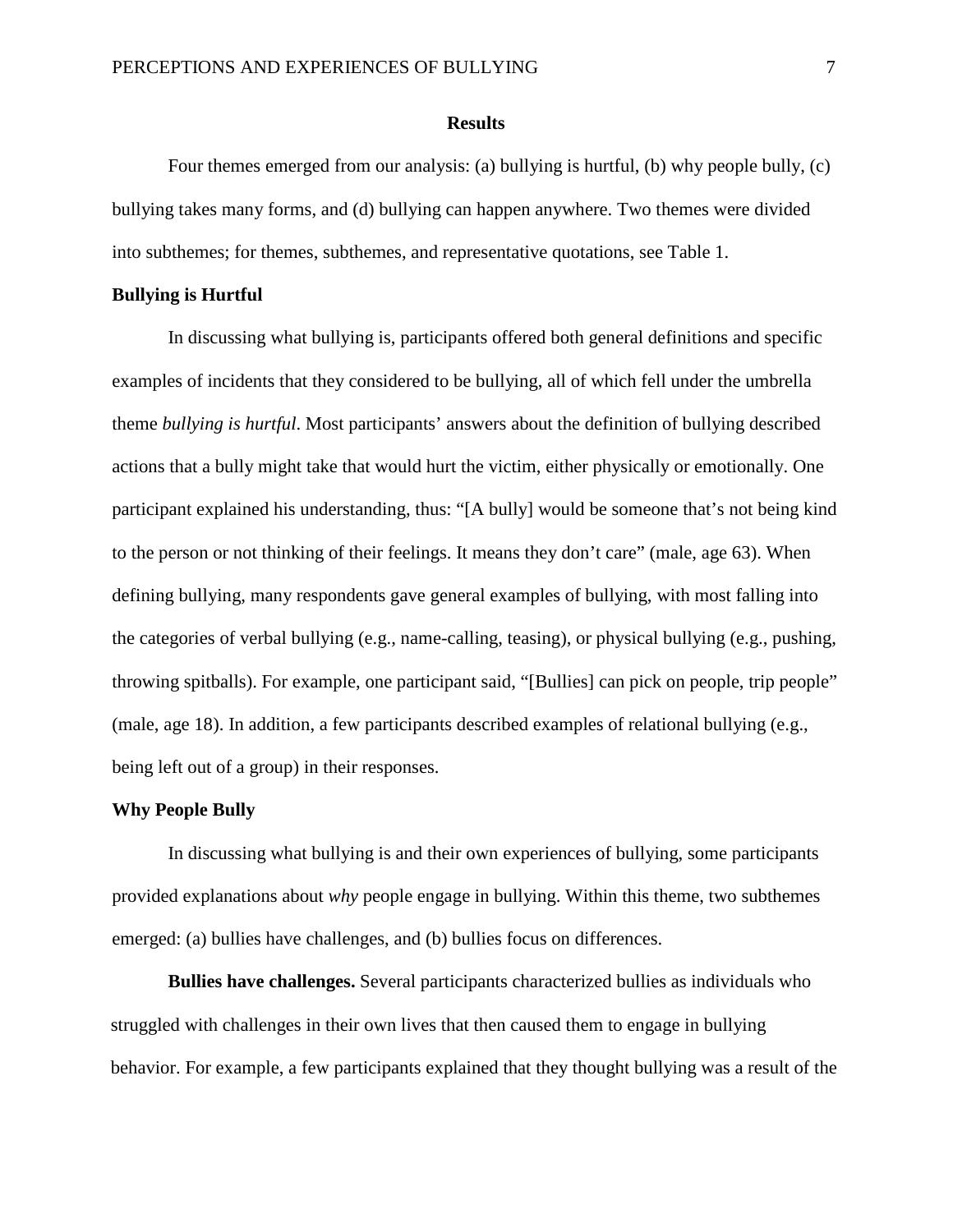bully's own insecurities; in that line of thinking, one respondent stated, "[A bully] doesn't feel comfortable about themselves. And maybe out to get insecure feelings…if they don't care about themselves or their bodies…so they, like, hurt somebody else" (female, age 28). Another speculated that bullying stems from loneliness or social isolation, suggesting, "Maybe because they don't have any friends, and that's why they bully people" (female, age 33).

**Bullies focus on differences.** Some participants also commented on the characteristics of victims and that their differences relate to why bullies choose them as victims. One participant focused on physical characteristics that would make an individual more vulnerable to bullying, such as being younger and physically smaller than the bully. A few participants also noted that differences with regard to physical appearance or behavior might make a person more likely to be victimized by a bully. One participant commented, "Anybody who has a different disability, or ability, or has autism, or other, other things…They get picked on because they have a disability, and it's not their fault; they were born that way" (female, age 33). Others also noted that differences related to disability status could make someone more vulnerable to bullying; one participant suggested, "The kind of person that has an obvious disability as opposed to an invisible disability [is more likely to be bullied]" (female, age 28).

#### **Bullying Takes Many Forms**

In response to questions about their own bullying experiences, participants provided examples of bullying taking many forms. Many examples fit Gladden et al.'s (2014) definition of bullying, including (1) verbal bullying, (2) physical bullying, and (3) relational bullying. Participants also described examples of other aversive experiences that do not align with the standard definition of bullying. Although the examples within these categories do not fit the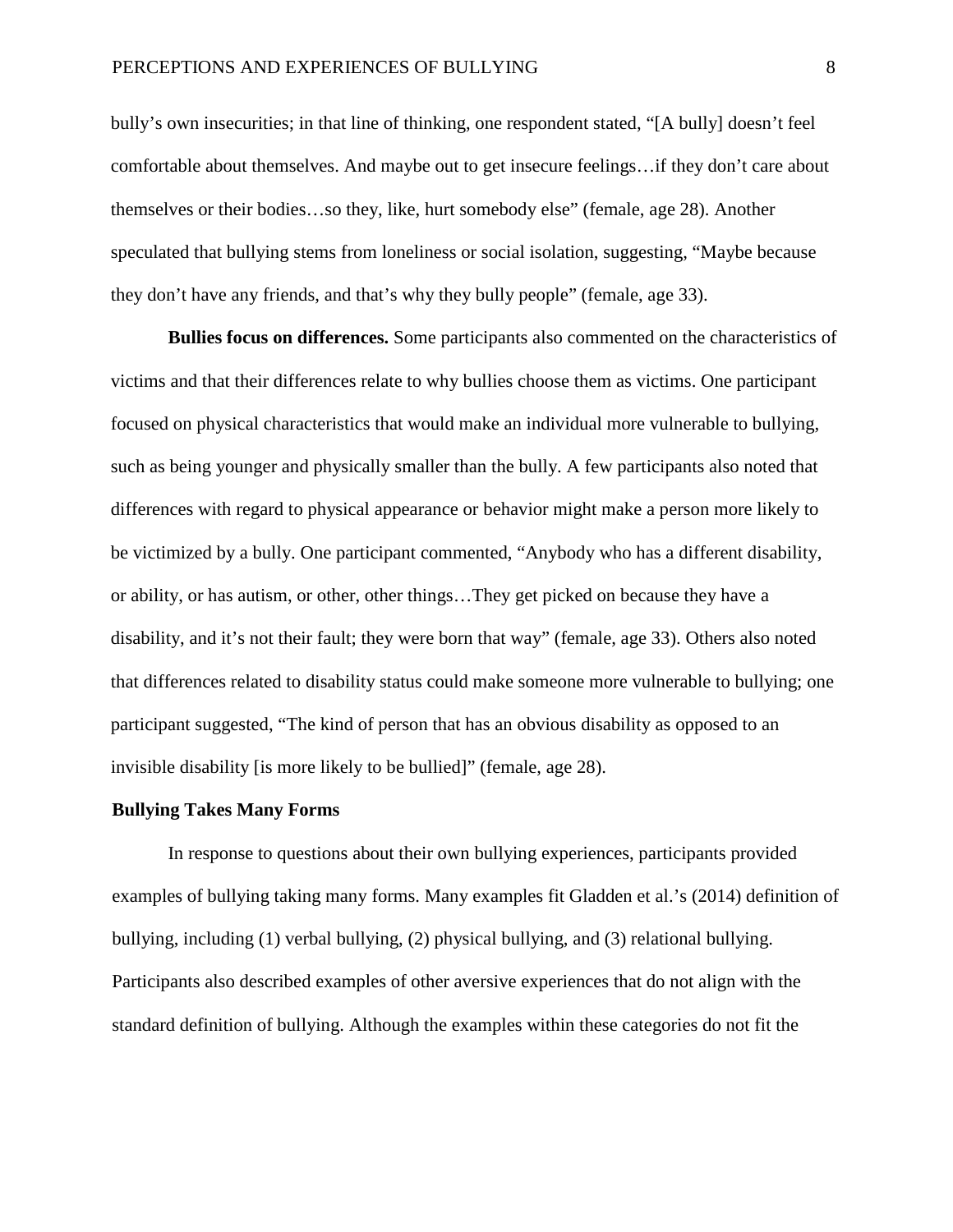traditional definition, participants considered them to be bullying; we categorized them as (4) abuse, (5) rude behavior, and (6) other.

**Verbal bullying.** By far the most common experience among participants was verbal bullying, with 15 of the 18 participants reporting this type. Participants recounted memories of being yelled at, being threatened, and being called names (e.g., "bitch," "ugly"). One participant described being bullied because of his race/ethnicity, saying, "You know, they talk about my color, you know, race. They called me Mexican and so stupid, ah . . . they called me a bunch of names. I can't remember" (male, undisclosed age). Participants also reported being made fun of or teased because of physical characteristics related to their disabilities (e.g., scars, using a wheelchair); for example, one participant reported, "They called me a granny for how I walked-- I did not like that" (female, age 35). Several participants also described others teasing them for limitations in different activities (e.g., stuttering, challenges with reading).

**Physical bullying.** The next most common type of bullying, reported by half of participants (n=9), was physical bullying (e.g., hitting, kicking, tripping, throwing spitballs). The research team also included attempts to engage in such activities within this subtheme. For example, one participant described an encounter, thus: "He gets mad at me. He throws a fist at me" (male, age 59). Another described an attempt at physical aggression, recounting, "When I was walking home he would just corner me in a corner and...try to beat me up" (female, age 31); this participant reported that she later stood up to the bully and he broke her arm.

**Relational bullying.** Fewer (n=5) participants reported being left out of a group or excluded from an activity. One participant recounted being excluded from playing a game, and another reported being excluded from a social group. She remembered, "Umm, I was in the classroom, and they were around the table, and they're like…I wanted to sit there, and [they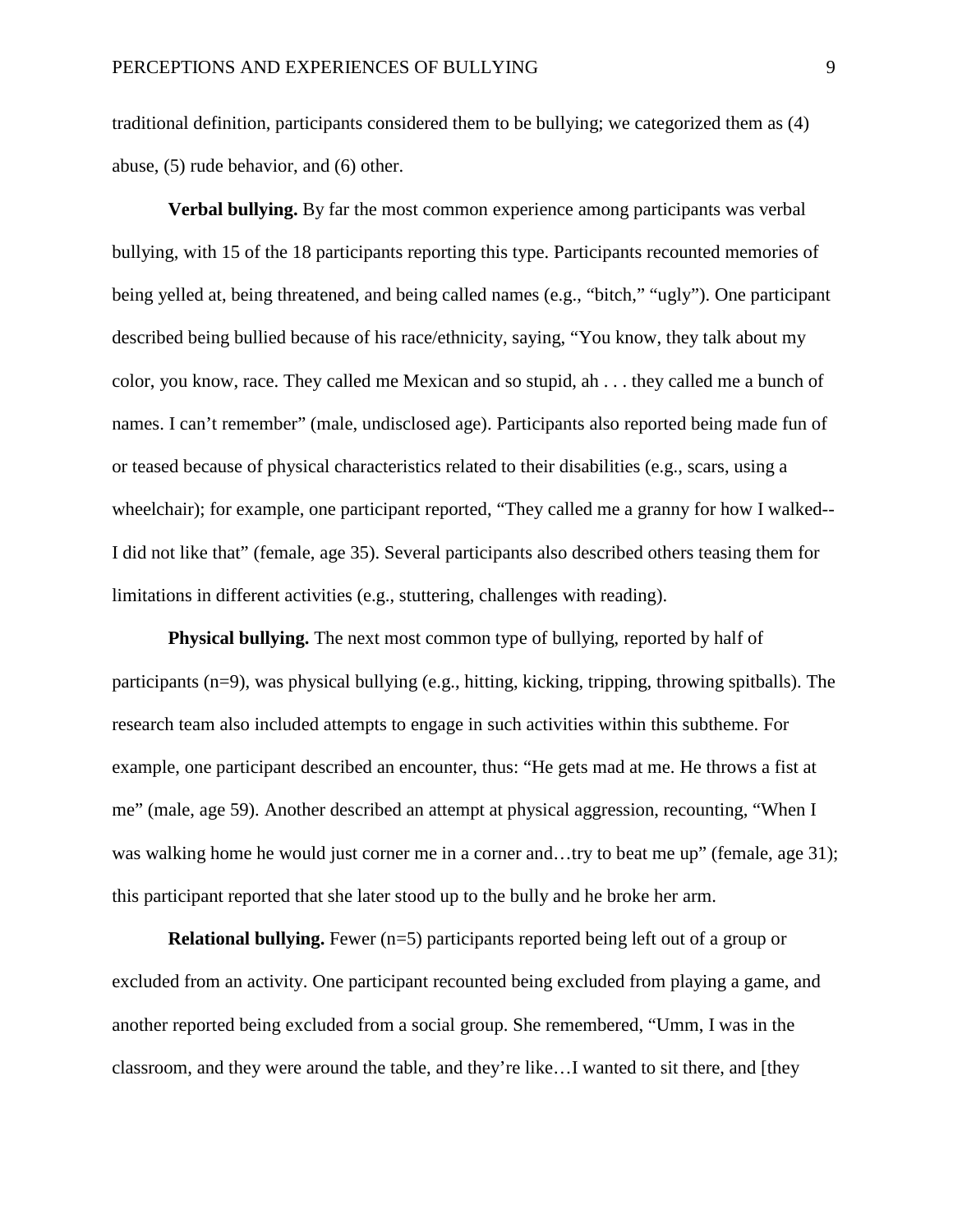said] like, 'You, over there' [indicating go away]" (female, age 41). Two participants answered in a way that does not fit well into the definition of relational bullying developed by Gladden et al. (2014). One participant reported being socially isolated because he was a bully himself. Another reported wanting to join a Special Olympics team and not being allowed to, though it was unclear why this was the case. Nevertheless, we coded them under the theme of relational bullying because they were in response to questions about being left out of a group or activity.

**Abuse.** Four participants responded to interview questions with accounts of experiencing different forms of abuse in the past (e.g., emotional, physical, sexual). Two participants recounted incidents perpetrated by family members (e.g., parents, step-parents and siblings, foster parents and siblings). For example, one participant recounted a memory of his stepmother, saying, "It…it just didn't feel right. I mean she'd…grab our hair, push us into walls, break doors down" (male, age 18). As a follow-up, the interviewer asked whether the participant considered his stepmother to be a bully, and he responded affirmatively. In addition, two female participants described being physically or sexually assaulted by their ex-boyfriends in the past.

**Rude behavior.** Four participants recounted incidents in which they experienced rude behavior, with the majority relating to housemates in their group homes. This subtheme included a wide range of behaviors relating to the use of shared space and items (e.g., disagreements related to the bathroom, television). One participant described a particular concern, thus: "[My housemate] goes in the restroom and leaves the door open...but he can't do that. I like to have... I like that door shut" (male, age 59). The interviewer followed up with questions, clarifying whether the participant perceived his housemate's behavior as a form of bullying, which he did. Within this subtheme, we also included participants' descriptions of other behaviors they found to be generally objectionable (e.g., others being bossy) or annoying (e.g., others eating loudly).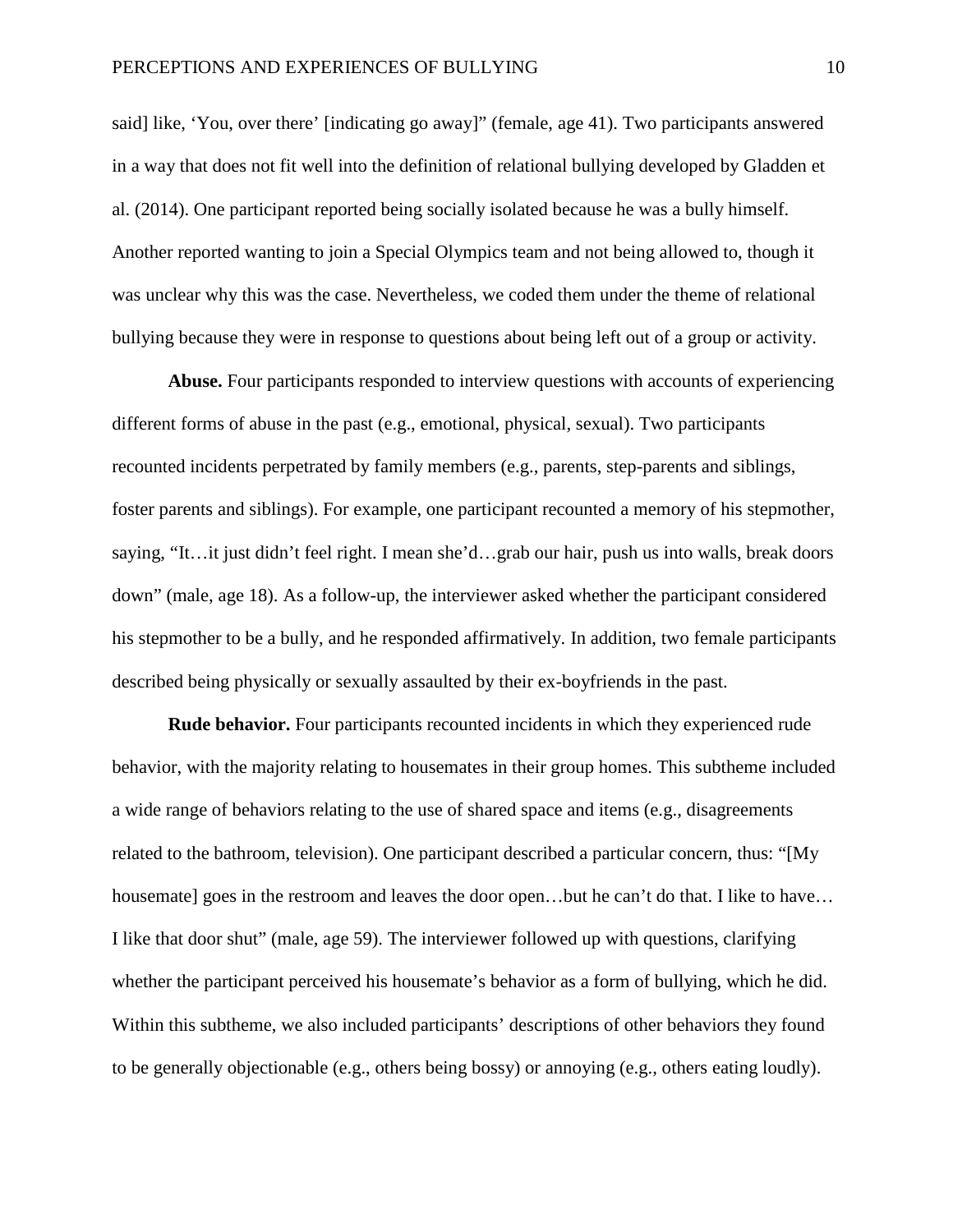**Other.** The vast majority of incidents described by participants fell into one of the five categories described above. However, two participants reported experiencing other forms of victimization: damage to property and sexual harassment. One reported that his property was being stolen, and another recounted that she had been sexually harassed. A final participant described an experience she had in which a staff member dismissed her reports of being bullied by a peer; this participant characterized the staff member's behavior as bullying.

## **Bullying Can Happen Anywhere**

In recounting experiences of bullying, participants would sometimes provide information about the context and setting of the event; the overarching theme emerging from these data is that *bullying can happen anywhere*. Although it was not always clear from participants' descriptions, we did note whether participants described being alone during a bullying incident, or whether others were present. This information was available for 20 incidents described by participants. In the majority of cases (60%, n=12), participants reported being alone during the bullying incident. Although not always the case, the more severe instances of abuse or physical bullying more often occurred when individuals were alone.

We coded the setting of bullying incidents into six categories; the most commonly reported setting was school (72%, n=13), which included all levels of school and aftercare programs. The next most common setting where bullying occurred was group homes (39%, n=7). In similar numbers (33%, n=6), participants reported bullying at the non-profit at which the interviews were conducted, and at supported employment settings where they received services through the non-profit. Several incidents occurred in participants' family homes (22%, n=4). Finally, two participants reported (11%) bullying occurred in settings that provided supports for individuals with IDD (e.g., Special Olympics), and two reported bullying in community settings.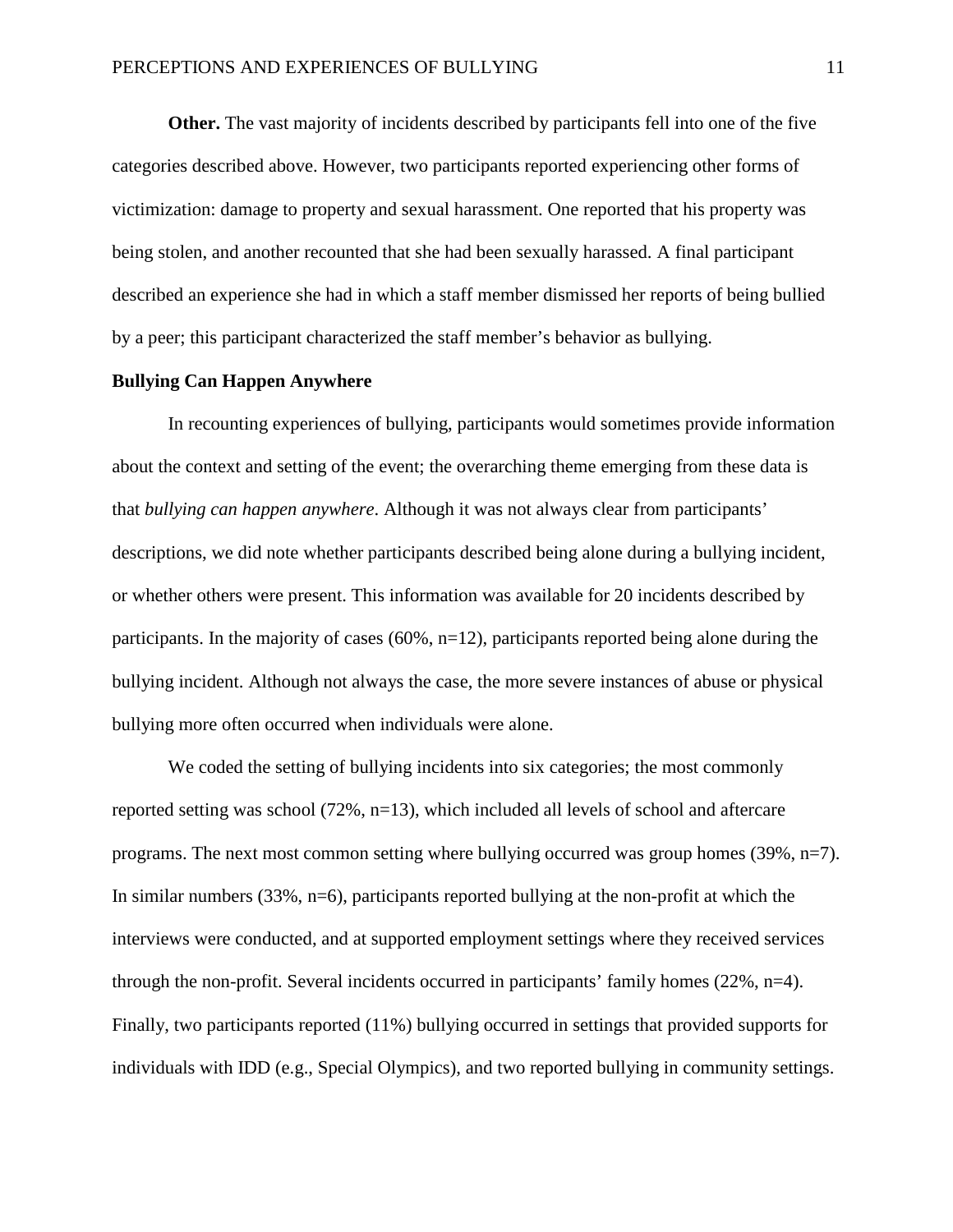#### **Discussion**

Individuals with IDD (compared to those without disabilities and to other types of disabilities) are at the greatest risk of being bullied; yet, limited research is available describing their bullying experiences. The current study used qualitative research methods to document the accounts and perspectives of individuals with IDD as they described bullying in their own words. Four major themes emerged from the interviews, providing both alignment and departure from earlier research on bullying of individuals with IDD.

Individuals with IDD described bullying as hurtful and they were able to provide several examples of bullying they had experienced. Through their descriptions, it became apparent that most of the participants' experiences of bullying were consistent with the definition of bullying developed by Gladden et al. (2014), and with prior research on bullying of individuals with IDD (e.g., Maïano et al., 2016). Specifically, similar to previous research, the majority of participants reported high rates of verbal bullying (Cappadocia et al., 2012; Fisher et al., 2017). Also, consistent with Gladden et al.'s definition, participants described experiences of both physical and relational bullying (Reiter & Lapidot-Lefler, 2007; Zeedyk et al., 2014).

However, relational bullying was the least reported by participants. This finding contrasts with reports of other studies of individuals with IDD. For example, Fisher and colleagues (2017) interviewed individuals with Williams syndrome and found that 60% of participants reported being left out of a group. Given the characteristic hypersociability of individuals with Williams syndrome, the increased incidence and salience of relational bullying in this group is not surprising. Further, within the current study, several examples of relational bullying provided by participants departed from the traditional definition. For example, one participant described being excluded from Special Olympics; though departing from traditional conceptualizations of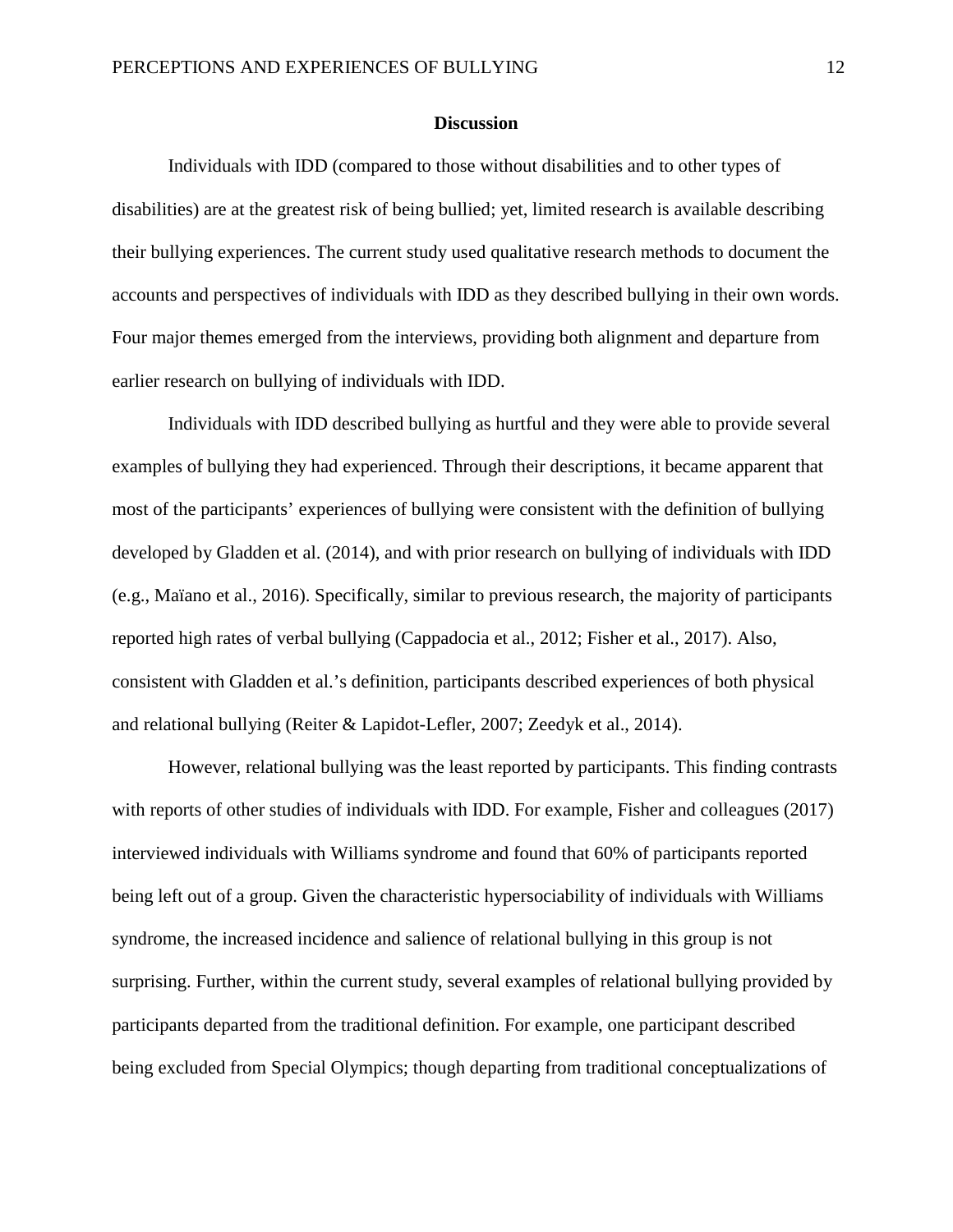relational bullying, the participant reported this as a bullying incident. Such examples highlight the importance of directly interviewing individuals with IDD about their experiences of bullying.

Another notable finding is related to participants who recounted examples that did not fit Gladden's et al.'s (2014) definition of bullying in other ways. For example, some participants described instances of abuse and others recounted memories of people being rude or inconsiderate to them (e.g., poor manners, bossy behavior). While we did not consider these to be examples of bullying per se--because they were not instances of peer victimization--we found it surprising that participants recounted these events in the context of an interview about bullying and we felt they were important to address. While the research literature adheres to a strict definition of bullying, these examples indicate that some individuals with IDD have a broader conceptualization of bullying, again highlighting the value of open-ended interviews among individuals with IDD in characterizing their perceptions and experiences of bullying.

Participants described their experiences of bullying as happening in a variety of different contexts, indicating that victimization can happen anywhere. Consistent with the literature, participants' memories of bullying largely were in school settings (e.g., Christensen et al., 2012; Ross, Horner, & Higbee, 2009). Given the older age of many participants, this finding highlights the salience of these bullying experiences at school, even years later. Extending beyond the current research, our participants also reported experiencing bullying in their group homes and the non-profit at which the interviews were conducted. These findings indicate that, just as bullying is more likely to occur in segregated school settings (Rose et al., 2011), such experiences might continue into segregated settings outside of school as well.

## **Implications for Research and Practice**

Though bullying prevention has become a buzzword in recent years, this study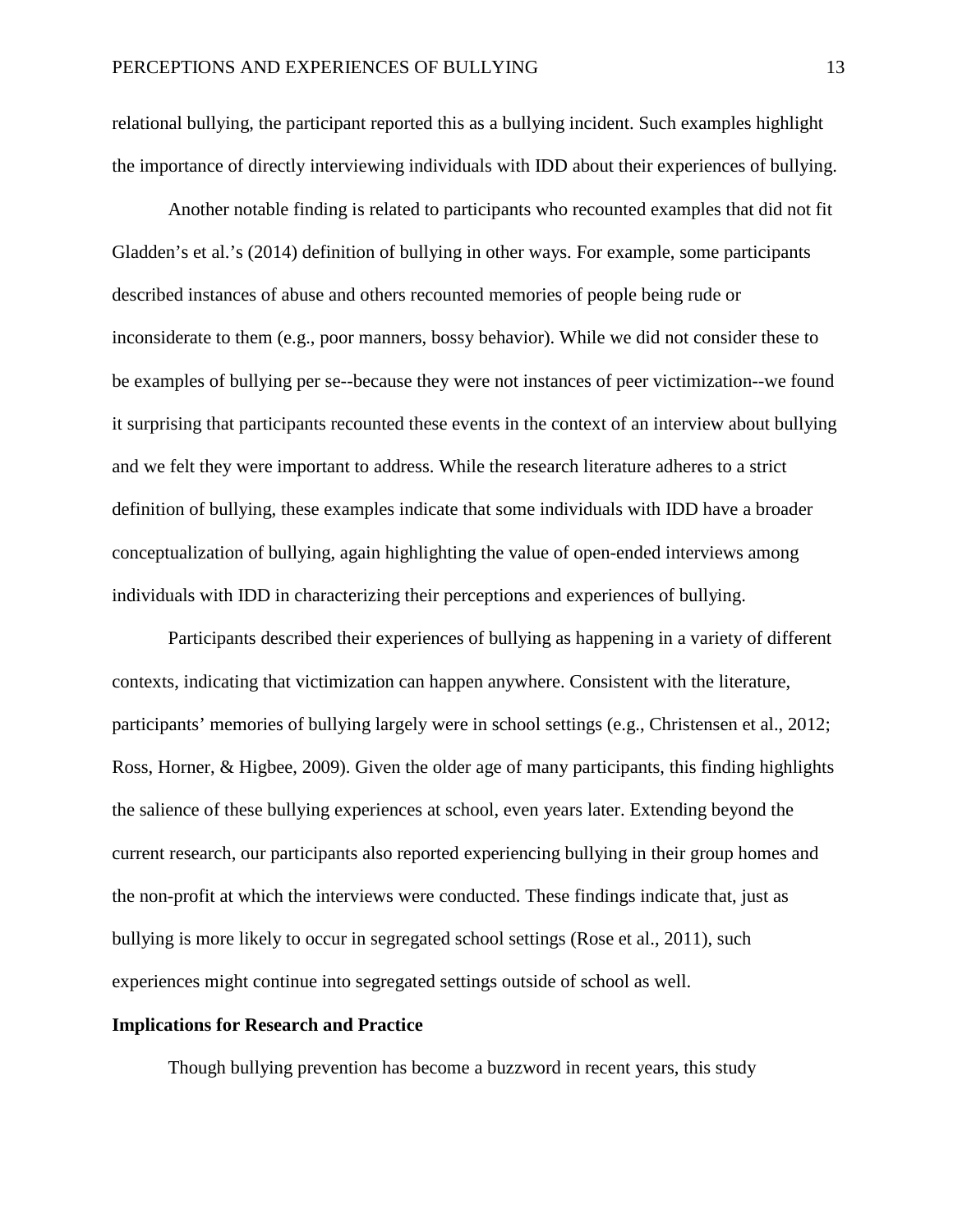documents that bullying continues to be a pervasive problem impacting individuals with IDD. Some efforts to address bullying among individuals with IDD have been developed, including a national campaign to end the use of the word *retarded* (Spread the Word to End the Word, n.d.). Also, as an effort to teach individuals with IDD to respond to verbal bullying, Stannis (2015) used behavior skills training to teach participants a four-part response to bullies. These efforts are laudable, and should be extended to prevention of physical and relational bullying, as well. However, we note that for this approach to be effective, staff and parents must be responsive to an individual's reports of bullying. Bullying interventions need to be designed holistically, such that those supporting individuals with IDD receive training in how to identify, prevent, and address bullying and other forms of victimization.

With regard to the context of bullying, most reported incidents occurred in schools. This is not unique to individuals with IDD, and points to the need for continued attention to bullying prevention in educational settings. Many anti-bullying efforts in schools have been developed and implemented. However, we are unaware of how such efforts involve students with IDD, a population often segregated and left out of school-wide curricula and initiatives. For those schools that actively involve students with IDD in bullying prevention initiatives, attention must be given to ensuring that these initiatives and curricula are appropriately tailored to meet the learning needs of this population. In addition to the school setting, this study revealed that bullying continues to be a problem among adults in group homes and other settings. The vast majority of bullying research has been conducted with children, and these findings indicate a need for attention to older populations, as well. Future research should also explore whether individuals with IDD who live and work in segregated settings experience higher rates of bullying than those in inclusive community settings.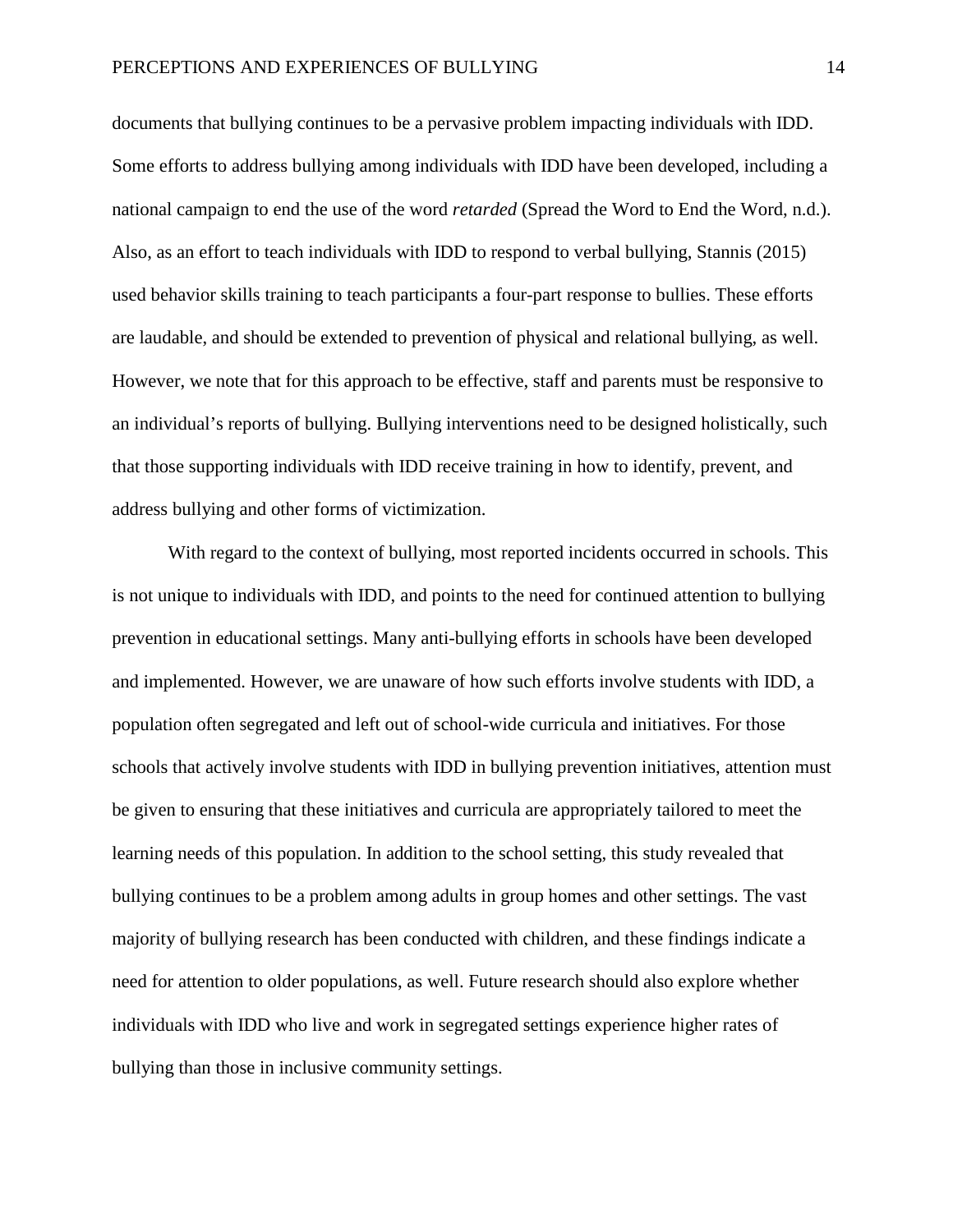Our findings also point to critical areas of need that extend beyond the subject of bullying, and more broadly apply to the support needs of individuals with IDD to experience satisfying lives. Beyond learning how to respond to bullying, individuals with IDD need to receive training in how to recognize, avoid, and report abuse. Informed by this study's findings, many individuals with IDD would also benefit from learning problem-solving and self-advocacy skills such that they are better equipped to navigate interpersonal challenges with housemates, staff members, and others in their lives. Though various national organizations (e.g., Best Buddies, Special Olympics) and researchers in the field of special education have developed programs and interventions on teaching self-advocacy, these often focus on specific skills, such as public speaking around disability awareness or on self-advocacy within specific contexts, such as individualized education program (IEP) meetings. The current study points to a need for training in self-advocacy skills to resolve interpersonal conflicts.

Finally, the research team noted that participants were eager to share their experiences during the interviews, and seemed to not have many opportunities to do this otherwise. Future research should continue to empower individuals with IDD to share their stories to further develop the firsthand accounts of issues impacting their quality of life. In parallel, practitioners should consider how to better elicit information about the satisfaction (or dissatisfaction) of individuals with IDD receiving services in schools or via the adult service system.

#### **Limitations**

In considering these findings, several limitations must be addressed. Like many other interview studies, participant reports were not corroborated by others, or by conducting observations. Second, participants were informed of the study's focus in advance; though this was necessary to secure informed consent, those who had experienced bullying may have been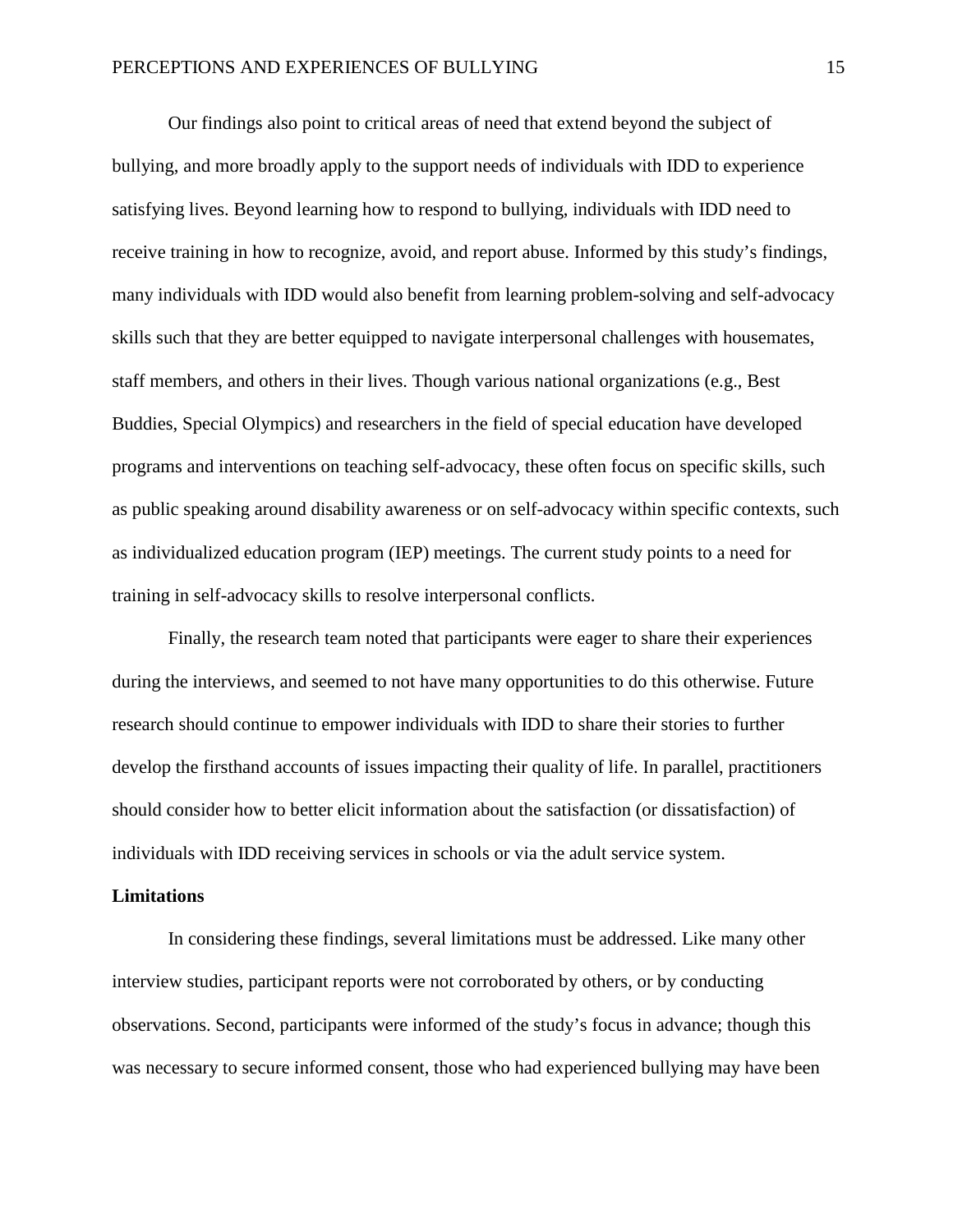more likely to participate than those who had not. However, concerns related to selection bias are minimized given that our findings were consistent with prior research documenting high levels of bullying among individuals with IDD (e.g., Sterzing et al., 2012). Third, though we had planned to conduct member checks to gather feedback from participants on the themes we identified from their interviews, unanticipated challenges precluded us from doing so.

Finally, we did not collect or report demographic data beyond age and gender. The sensitive nature of participants' experiences of victimization, which included accounts of abuse and assault, necessitates careful protection of identifying information. This is of particular concern because of the low-incidence populations involved. In the region where the research was conducted, several race/ethnicity categories compose 2% or less of the population. Further, participants with IDD in this study include individuals with low-incidence disabilities. Documenting these demographic data in conjunction with age and gender would provide identifiable information about participants in some cases, and therefore would violate assurances of confidentiality provided to participants. Nevertheless, this lack of demographic information remains a limitation. Relatedly, we acknowledge several participants did not disclose their ages; though not ideal, we respect their right not to answer any of the questions we had posed.

Despite these limitations, the current study offers unique insight into the perceptions and experiences of bullying among people with IDD. Documenting their experiences of bullying and other forms of victimization is a first step in expanding and refining interventions for them, as well as their parents, staff, and peers. By providing individuals with IDD an opportunity to share their challenges and perspectives in their own words, this study has empowered them to inform future research and practice efforts that will hopefully improve the quality of their lives.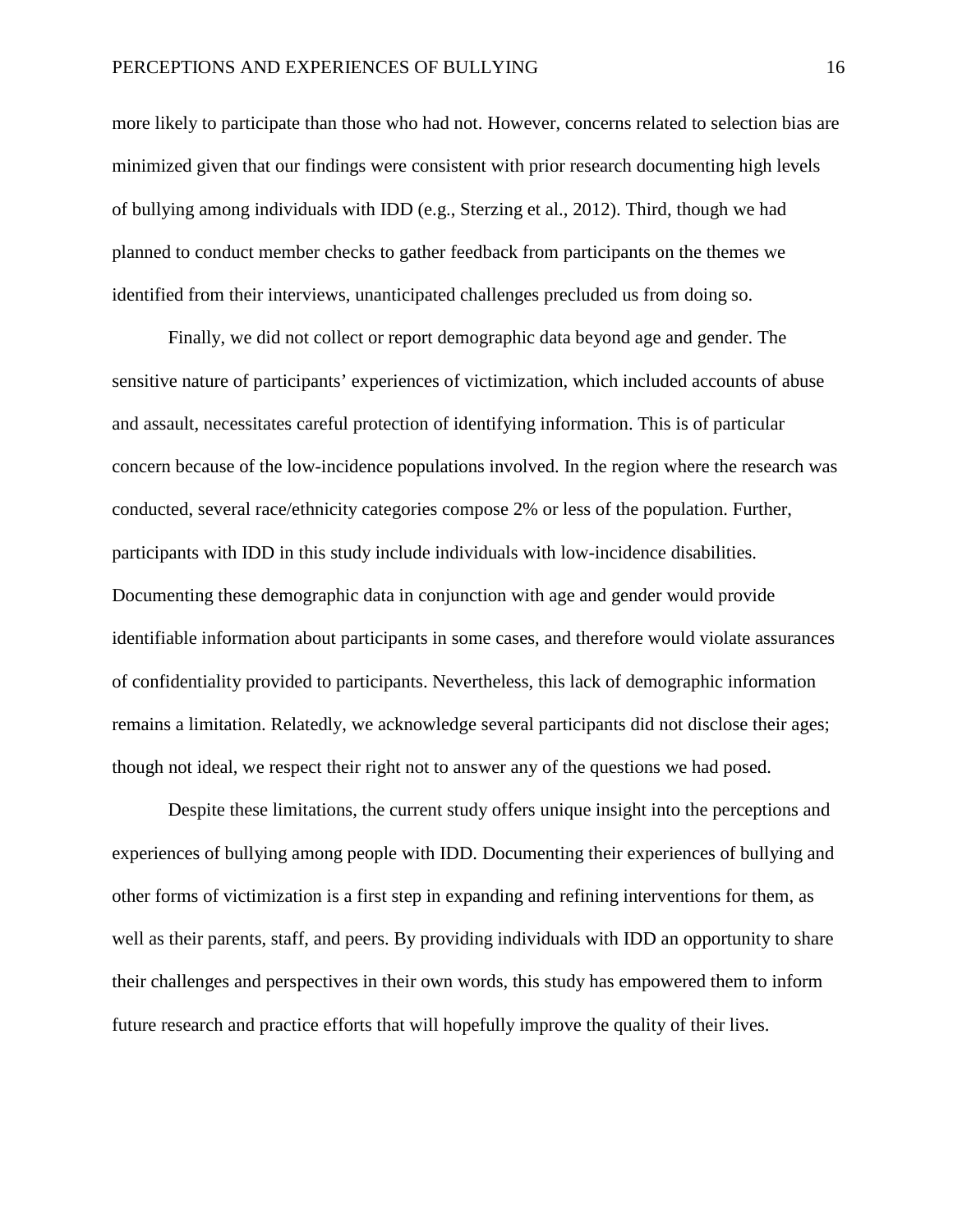#### References

- Cappadocia, M. C., Weiss, J. A., & Pepler, D. (2012). Bullying experiences among children and youth with autism spectrum disorders. *Journal of Autism and Developmental Disorders, 42,* 266–277. doi:10.1007/s10803-011-1241-x
- Christensen, L., Fraynt, R., Neece, C., & Baker, B. (2012). Bullying adolescents with intellectual disability. *Journal of Mental Health Research in Intellectual Disabilities, 5,* 49–65.
- Cook, C. R., Williams, K. R., Guerra, N. G., Kim, T. E., & Sadek, S. (2010). Predictors of bullying and victimization in childhood and adolescence: A meta-analytic investigation. *School Psychology Quarterly, 25,* 65–83. doi:10.1037/a0020149
- Edwards, W. J., & Greenspan, S. (2010). Adaptive behavior and Fetal Alcohol Spectrum Disorders. *The Journal of Psychiatry & Law, 38*, 419-447.
- Finlay, W., & Lyons, E. (2000). Methodological issues in interviewing and using self-report questionnaires with people with mental retardation. *Psychological Assessment, 13,* 319- 335.
- Fisher, M. H., Lough, E., Griffin, M. M., & Lane, L. A. (2017). Experiences of bullying for individuals with Williams Syndrome. *Journal of Mental Health Research in Intellectual Disabilities, 10(*2), 108-125.
- Fisher, M. H., Moskowitz, A. L., & Hodapp, R. M. (2012). Vulnerability and experiences related to social victimization among individuals with intellectual and developmental disabilities. *Journal of Mental Health Research in Intellectual Disabilities, 5,* 32-48.
- Fisher, M. H., & Taylor, J. L. (2016). Let's talk about it: Peer victimization experiences as reported by adolescents with autism spectrum disorder. *Autism*, *20*(4), 402-411.

Fusch, P. I., & Ness, L. R. (2015). Are we there yet? Data saturation in qualitative research. *The*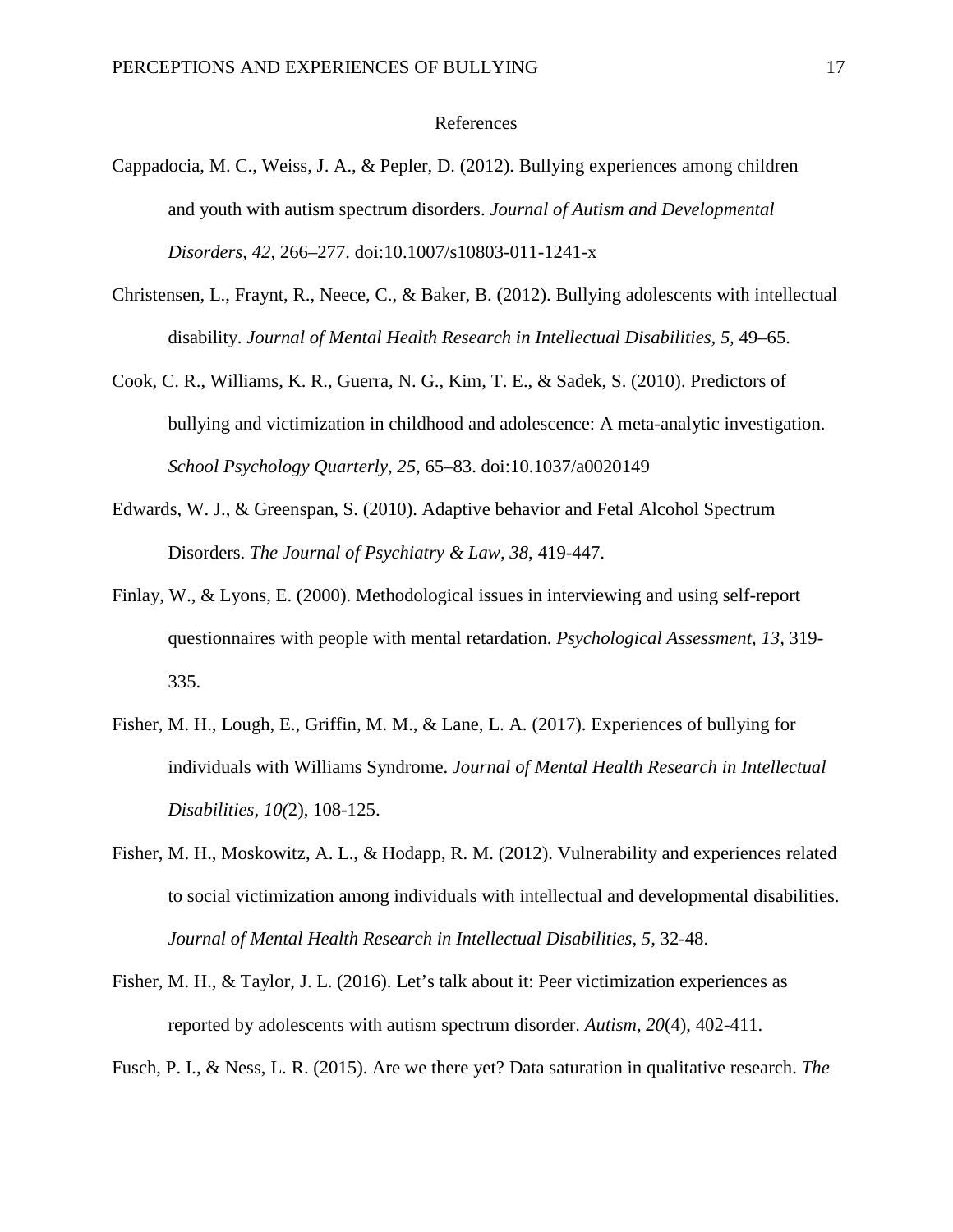*Qualitative Report, 20(9),* 1408-1416.

- Gamliel, T., Hoover, J. H., Daughtry, D. W., & Imbra, C. M. (2003). A qualitative investigation of bullying: The perspectives of fifth, sixth and seventh graders in a USA parochial school. *School Psychology International, 24,* 405–420. doi:10.1177/01430343030244004
- Gladden, R. M., Vivolo-Kantor, A. M., Hamburger, M. E., & Lumpkin, C. D. (2014). Bullying surveillance among youths: Uniform definitions for public health and recommended data elements, Version 1.0. Atlanta, GA: National Center for Injury Prevention and Control Centers for Disease Control and Prevention and US Department of Education.
- LeCompte, M. D., & Schensul, J. J. (1999). *Analyzing and interpreting ethnographic data.*  Walnut Creek, CA: Altamire Press.
- Maïano, C., Aimé, A., Salvas, M. C., Morin, A. J., & Normand, C. L. (2016). Prevalence and correlates of bullying perpetration and victimization among school-aged youth with intellectual disabilities: A systematic review. *Research in developmental disabilities*, *49*, 181-195.
- Mishna, F. (2004). A qualitative study of bullying from multiple perspectives. *Children & Schools*, *26*(4), 234-247.
- Patton, M. Q. (1999). Enhancing the quality and credibility of qualitative analysis. *Health Services Research*, *34,* 1189-1208.
- Perry, J. (2004). Interviewing people with intellectual disabilities. In E. Emerson, C. Hatton, T. Thompson, & T. R. Parmenter (Eds.), *The international handbook of applied research in intellectual disabilities*, 116-131.
- Reiter, S., & Lapidot-Lefler, N. (2007). Bullying among special education students with intellectual disabilities: Differences in social adjustment and social skills. *Intellectual and*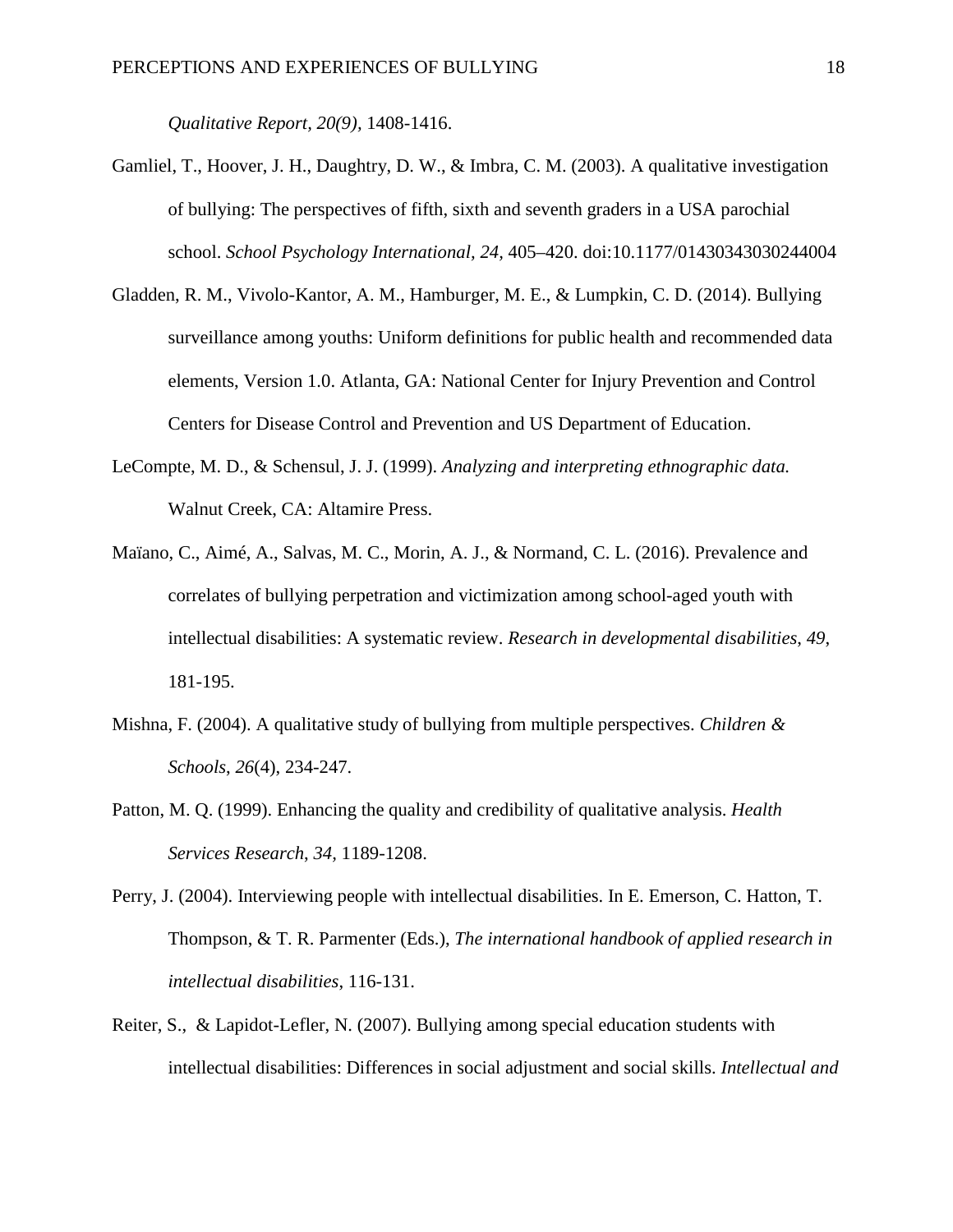*Developmental Disabilities, 45,* 174-181.

- Rose, C. A., Monda-Amaya, L. E., & Espelage, D. L. (2011). Bullying perpetration and victimization in special education: A review of the literature. *Remedial and Special Education Research, 32,* 114–130. doi:10.1177/0741932510361247
- Ross, S. W., Horner, R. H., & Higbee, T. (2009). Bully prevention in positive behavior support. *Journal of Applied Behavior Analysis*, *42*(4), 747-759.
- Spread the Word to End the Word. (n.d.) Fact sheet. Retrieved from [http://www.r-word.org/r](http://www.r-word.org/r-word-resources.aspx)[word-resources.aspx](http://www.r-word.org/r-word-resources.aspx)
- Stannis, R. L. (2015). Response to Bullying (RtB): Behavioral skills and In Situ training for individuals diagnosed with intellectual disabilities (Master's thesis). Retrieved from <http://scholarcommons.usf.edu/cgi/viewcontent.cgi?article=7224&context=etd>
- Sterzing, P. R., Shattuck, P. T., Narendorf, S. C., Wagner, M., & Cooper, B. P. (2012). Bullying involvement and autism spectrum disorders: Prevalence and correlates of bullying involvement among adolescents with an autism spectrum disorder. *Archives of Pediatric and Adolescent Medicine, 166(11*), 1058–1064. doi:10.1001/archpediatrics.2012.790
- Swearer, S., Espelage, D., Vaillancourt, T., & Hymel, S. (2010). What can be done about school bullying? Linking research to educational practice. *Educational Researcher, 39,* 38–47.
- Thomas, D. R. (2006). A general inductive approach for analyzing qualitative evaluation data. *American Journal of Evaluation*, *27*(2), 237-246.
- Zeedyk, S. M., Rodriguez, G., Tipton, L. A., Baker, B. L., & Blacher, J. (2014). Bullying of youth with autism spectrum disorder, intellectual disability, or typical development: Victim and parent perspectives. *Research in Autism Spectrum Disorders, 8,* 1173–1183.